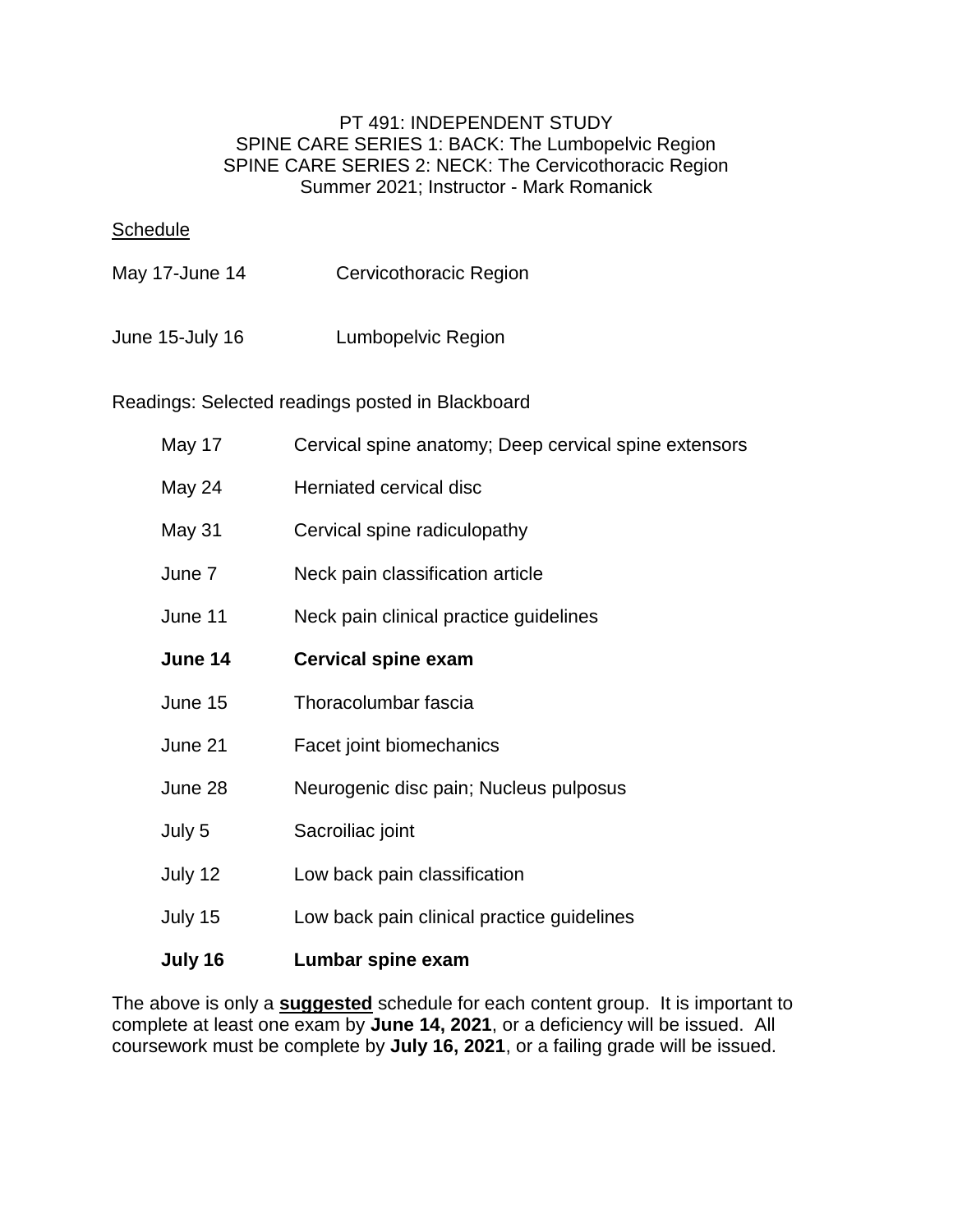## **ACADEMIC INTEGRITY:**

In accordance with the rules concerning scholastic dishonesty in the Code of Student Life\* at the University of North Dakota, I affirm that I understand these rules and I agree to comply with them.

I will not:

- a) receive any additional information or assistance for any exam other that what was provided during class or approved tutor sessions
- b) copy from another student's test
- c) collaborate with or seek aid from another student who may have previously taken the exam
- d) knowingly use, buy, sell, steal, or solicit in whole or in part the contents of any exam
- e) bribe another person to obtain information about any exam

## DISABILITY ACCESS STATEMENT:

Contact me (Mark Romanick: [mark.romanick@med.und.edu\)](mailto:mark.romanick@med.und.edu) to request disability accommodations, discuss medical information, or plan for an [emergency evacuation.](http://www1.und.edu/public-safety/public-safety/fire-safety.cfm) To get confidential guidance and support for disability accommodation requests, students are expected to register with DSS[,www.UND.edu/disability-services.](http://www.und.edu/disability-services/) 280 McCannel Hall | 701.777.3425 |711 for Relay

NOTICE OF NONDISCRIMINATION: It is the policy of the University of North Dakota that no person shall be discriminated against because of race, religion, age, color, gender, disability, national origin, creed, sexual orientation, gender identity, genetic information, marital status, veteran's status, or political belief or affiliation and the equal opportunity and access to facilities shall be available to all. Concerns regarding Title IX, Title VI, Title VII, ADA, and Section 504 may be addressed to Donna Smith, Director of Equal Employment Opportunity/Affirmative Action and Title IX Coordinator, 401 Twamley Hall, 701.777.4191, [und.affirmativeactionoffice@UND.edu](mailto:und.affirmativeactionoffice@UND.edu) or the Office for Civil Rights, U.S. Dept. of Education, 500 West Madison, Suite 1475, Chicago, IL 60611 or any other federal agency.

REPORTING SEXUAL VIOLENCE: If you or a friend has experienced sexual violence, such as sexual assault, domestic violence, dating violence or stalking, or sex-based harassment, please contact UND's Title IX Coordinator, Donna Smith, for assistance: 701.777.4191; [donna.smith@UND.edu](mailto:donna.smith@UND.edu) or go t[oUND.edu/affirmative-action/title-ix.](http://und.edu/affirmative-action/title-ix/index.cfm) FACULTY REPORTING OBLIGATIONS REGARDING SEXUAL VIOLENCE: It is important for students to understand that faculty are required to share with UND's Title IX Coordinator any incidents of sexual violence they become aware of, even if those incidents occurred in the past or are disclosed as part of a class assignment. This does not mean an investigation will occur if the student does not want that, but it does allow UND to provide resources to help the student continue to be successful at UND. If you have been the victim of sexual violence, you can find information about confidential support services at UND.edu/affirmative-action/title-ix.